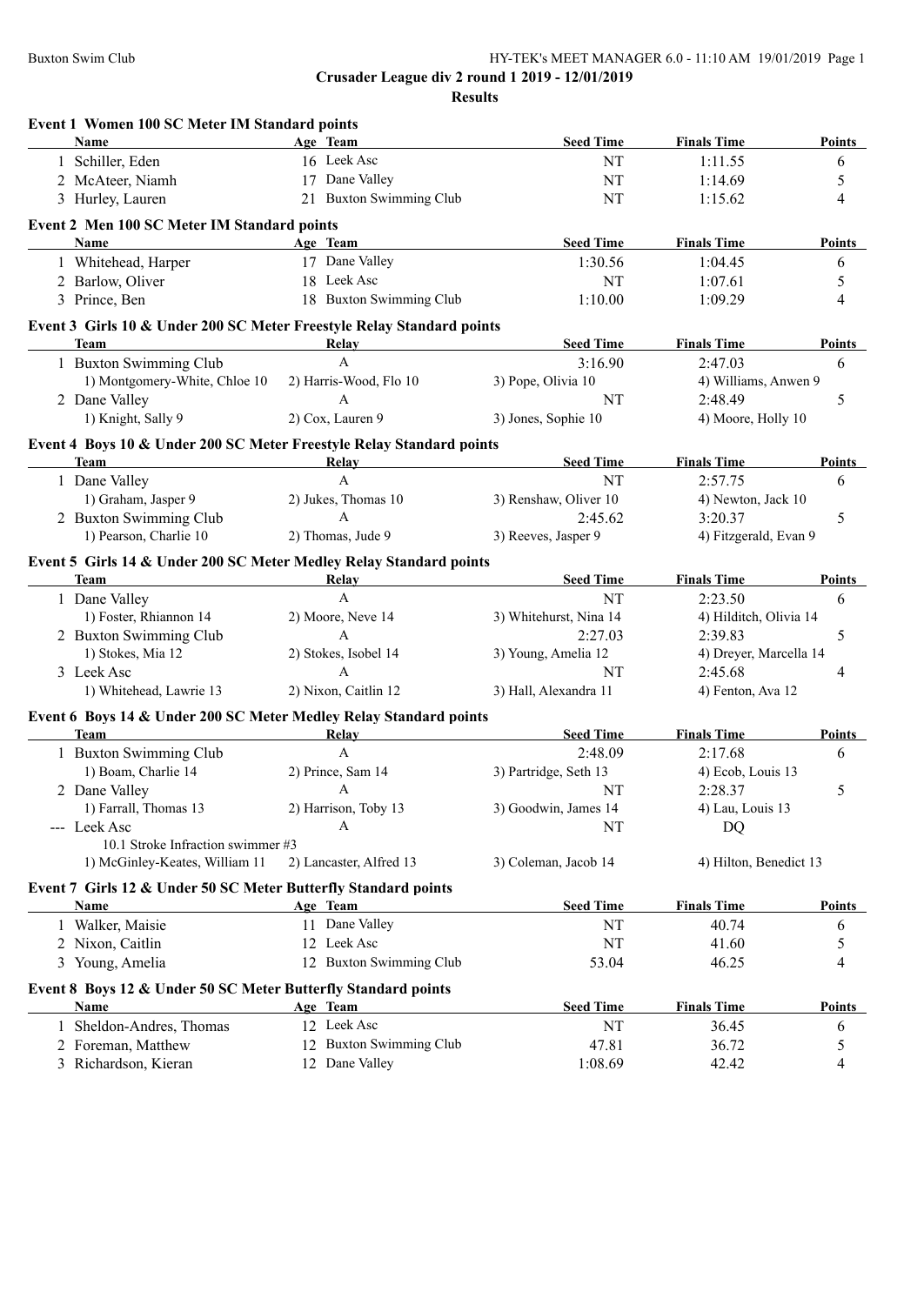| Event 9 Women 100 SC Meter Backstroke Standard points<br>Name          | Age Team                                                               | <b>Seed Time</b>          | <b>Finals Time</b>               | <b>Points</b>  |
|------------------------------------------------------------------------|------------------------------------------------------------------------|---------------------------|----------------------------------|----------------|
| 1 Schiller, Eden                                                       | 16 Leek Asc                                                            | NT                        | 1:10.20                          | 6              |
| 2 Turner, Ellenor                                                      | 16 Buxton Swimming Club                                                | NT                        | 1:15.31                          | 5              |
| 3 Oakley, Ellen                                                        | 15 Dane Valley                                                         | 1:24.88                   | 1:17.29                          | $\overline{4}$ |
|                                                                        |                                                                        |                           |                                  |                |
| Event 10 Men 100 SC Meter Backstroke Standard points<br>Name           | Age Team                                                               | <b>Seed Time</b>          | <b>Finals Time</b>               | Points         |
| 1 Sheard, Spencer                                                      | 15 Dane Valley                                                         | NT                        | 1:03.53                          | 6              |
| 2 Prince, Tom                                                          | 16 Buxton Swimming Club                                                | NT                        | 1:09.80                          | $\sqrt{5}$     |
| 3 Taylor, Leo                                                          | 16 Leek Asc                                                            | NT                        | 1:12.20                          | $\overline{4}$ |
|                                                                        |                                                                        |                           |                                  |                |
| Event 11 Girls 10 & Under 50 SC Meter Breaststroke Standard points     |                                                                        | <b>Seed Time</b>          |                                  |                |
| <b>Name</b>                                                            | Age Team<br>10 Buxton Swimming Club                                    |                           | <b>Finals Time</b><br>48.51      | Points         |
| 1 Montgomery-White, Chloe                                              | 10 Dane Valley                                                         | NT                        |                                  | 6              |
| 2 Moore, Holly<br>3 Beff, Lilly                                        | 9 Leek Asc                                                             | NT                        | 53.04<br>57.50                   | 5<br>4         |
|                                                                        |                                                                        | NT                        |                                  |                |
| Event 12 Boys 10 & Under 50 SC Meter Breaststroke Standard points      |                                                                        |                           |                                  |                |
| Name                                                                   | Age Team                                                               | <b>Seed Time</b>          | <b>Finals Time</b>               | Points         |
| 1 Sheldon-Andres, Oliver                                               | 10 Leek Asc                                                            | NT                        | 57.10                            | 6              |
| 2 Renshaw, Oliver                                                      | 10 Dane Valley                                                         | NT                        | 57.99                            | 5              |
| --- Reeves, Jasper                                                     | 9 Buxton Swimming Club                                                 | NT                        | DQ                               |                |
|                                                                        | 7.2 Arm movements not simultaneous or not in the same horizontal plane |                           |                                  |                |
| Event 13 Girls 14 & Under 50 SC Meter Freestyle Standard points        |                                                                        |                           |                                  |                |
| Name                                                                   | Age Team                                                               | <b>Seed Time</b>          | <b>Finals Time</b>               | <b>Points</b>  |
| 1 Hilditch, Olivia                                                     | 14 Dane Valley                                                         | 44.59                     | 31.12                            | 6              |
| 2 Whitehead, Lawrie                                                    | 13 Leek Asc                                                            | NT                        | 32.05                            | 5              |
| 3 Stokes, Isobel                                                       | 14 Buxton Swimming Club                                                | 51.00                     | 34.41                            | $\overline{4}$ |
| Event 14 Boys 14 & Under 50 SC Meter Freestyle Standard points         |                                                                        |                           |                                  |                |
| Name                                                                   | Age Team                                                               | <b>Seed Time</b>          | <b>Finals Time</b>               | Points         |
| 1 Goodwin, James                                                       | 14 Dane Valley                                                         | 35.06                     | 29.29                            | 6              |
| 2 Ecob, Louis                                                          | 13 Buxton Swimming Club                                                | NT                        | 29.68                            | 5              |
| 3 Coleman, Jacob                                                       | 14 Leek Asc                                                            | NT                        | 30.70                            | 4              |
| Event 15 Girls 12 & Under 200 SC Meter Freestyle Relay Standard points |                                                                        |                           |                                  |                |
| <b>Team</b>                                                            | Relay                                                                  | <b>Seed Time</b>          | <b>Finals Time</b>               | Points         |
| 1 Buxton Swimming Club                                                 | $\mathbf{A}$                                                           | 2:30.28                   | 2:24.13                          | 6              |
| 1) Young, Amelia 12                                                    | 2) Stokes, Mia 12                                                      | 3) Harris-Wood, Martha 12 | 4) Bray, Lily 12                 |                |
| 2 Dane Valley                                                          | A                                                                      | NT                        | 2:27.74                          | 5              |
| 1) Walker, Maisie 11                                                   | 2) Allen, Rebecca 12                                                   | 3) Stanway, Neave 11      | 4) Tideswell, Emily 11           |                |
| 3 Leek Asc                                                             | A                                                                      | NT                        | 2:33.30                          | 4              |
| 1) Knott, Phoebe 11                                                    | 2) Nixon, Caitlin 12                                                   | 3) Fenton, Ava 12         | 4) Hall, Alexandra 11            |                |
| Event 16 Boys 12 & Under 200 SC Meter Freestyle Relay Standard points  |                                                                        |                           |                                  |                |
| Team                                                                   | Relay                                                                  | <b>Seed Time</b>          | <b>Finals Time</b>               | <b>Points</b>  |
| 1 Buxton Swimming Club                                                 | A                                                                      | 2:41.19                   | 2:16.80                          | 6              |
| 1) Ecob, Oliver 11                                                     | 2) Thomson, Hamish 11                                                  | 3) Foreman, Matthew 12    | 4) Ralph, James 11               |                |
| 2 Leek Asc                                                             | А                                                                      | NT                        | 2:19.50                          | 5              |
|                                                                        |                                                                        |                           |                                  |                |
|                                                                        |                                                                        |                           |                                  |                |
| 1) Sheldon-Andres, Thomas 12<br>3 Dane Valley                          | 2) McGinley-Keates, William 11<br>А                                    | 3) Meakin, Harry 9<br>NT  | 4) Underwood, Ewan 11<br>2:27.55 | 4              |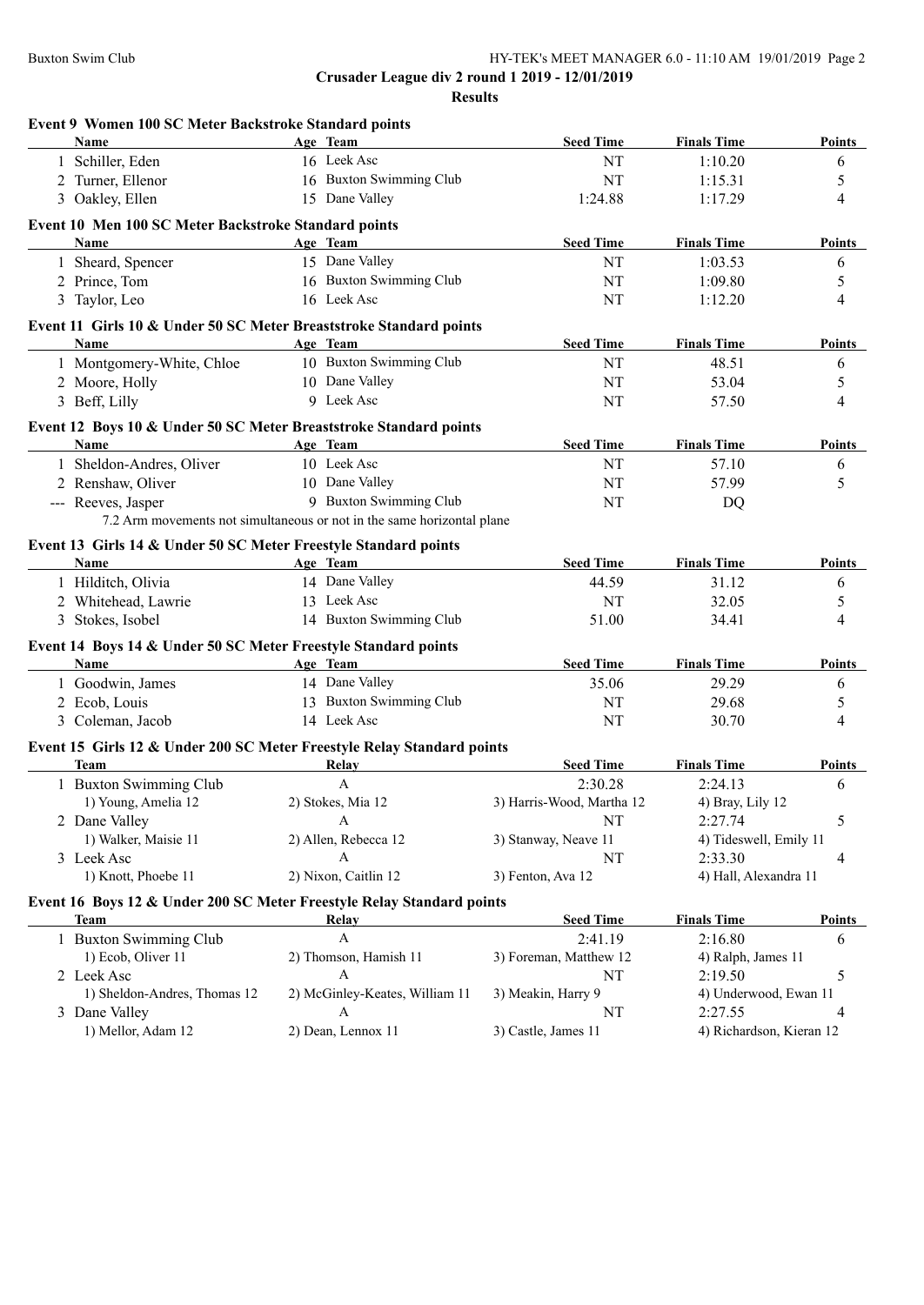| Event 17 Women 200 SC Meter Medley Relay Standard points                |                                     |                        |                           |               |
|-------------------------------------------------------------------------|-------------------------------------|------------------------|---------------------------|---------------|
| Team                                                                    | Relay                               | <b>Seed Time</b>       | <b>Finals Time</b>        | <b>Points</b> |
| 1 Dane Valley                                                           | $\mathbf{A}$                        | 2:23.86                | 2:18.66                   | 6             |
| 1) Oakley, Ellen 15                                                     | 2) Simpson, Abbie 15                | 3) McAteer, Niamh 17   | 4) Page, Amy 15           |               |
| 2 Buxton Swimming Club                                                  | $\mathbf{A}$                        | 2:15.71                | 2:20.85                   | 5             |
| 1) Turner, Ellenor 16                                                   | 2) Mycock, Verity 26                | 3) Hurley, Lauren 21   | 4) Fryer-Winder, Abbie 15 |               |
| 3 Leek Asc                                                              | $\mathbf{A}$                        | NT                     | 2:20.95                   | 4             |
| 1) Whitehead, Lawrie 13                                                 | 2) Underwood, Hannah 16             | 3) Schiller, Eden 16   | 4) Shaw, Tallulah 15      |               |
| Event 18 Men 200 SC Meter Medley Relay Standard points                  |                                     |                        |                           |               |
| Team                                                                    | Relay                               | <b>Seed Time</b>       | <b>Finals Time</b>        | <b>Points</b> |
| 1 Dane Valley                                                           | A                                   | 2:21.27                | 2:00.93                   | 6             |
| 1) Whitehead, Harper 17                                                 | 2) Walker, Angus 15                 | 3) Barber, Harrison 16 | 4) Copeland, Jacob 17     |               |
| 2 Buxton Swimming Club                                                  | $\mathbf{A}$                        | 2:06.31                | 2:04.49                   | 5             |
| 1) Nevett, Ethan 16                                                     | 2) Prince, Tom 16                   | 3) Prince, Ben 18      | 4) Pollard, Sam 43        |               |
| 3 Leek Asc                                                              | $\mathsf{A}$                        | <b>NT</b>              | 2:12.80                   | 4             |
| 1) Coleman, Jacob 14                                                    | 2) Taylor, Leo 16                   | 3) Barlow, Oliver 18   | 4) McMahon, Raphael 18    |               |
|                                                                         |                                     |                        |                           |               |
| Event 19 Girls 10 & Under 50 SC Meter Butterfly Standard points<br>Name | Age Team                            | <b>Seed Time</b>       | <b>Finals Time</b>        | <b>Points</b> |
|                                                                         | 10 Buxton Swimming Club             |                        |                           |               |
| 1 Montgomery-White, Chloe                                               |                                     | NT                     | 44.26                     | 6             |
| 2 Knight, Sally                                                         | 9 Dane Valley                       | NT                     | 46.44                     | 5             |
| 3 Jackson, Romy                                                         | 9 Leek Asc                          | <b>NT</b>              | 46.50                     | 4             |
| Event 20 Boys 10 & Under 50 SC Meter Butterfly Standard points          |                                     |                        |                           |               |
| Name                                                                    | Age Team                            | <b>Seed Time</b>       | <b>Finals Time</b>        | Points        |
| 1 Meakin, Harry                                                         | 9 Leek Asc                          | NT                     | 46.10                     | 6             |
| 2 Newton, Jack                                                          | 10 Dane Valley                      | NT                     | 50.43                     | 5             |
| 3 Reeves, Jasper                                                        | 9 Buxton Swimming Club              | NT                     | 1:06.50                   | 4             |
| Event 21 Girls 14 & Under 50 SC Meter Backstroke Standard points        |                                     |                        |                           |               |
| Name                                                                    | Age Team                            | <b>Seed Time</b>       | <b>Finals Time</b>        | <b>Points</b> |
| 1 Foster, Rhiannon                                                      | 14 Dane Valley                      | NT                     | 35.21                     | 6             |
| 2 Whitehead, Lawrie                                                     | 13 Leek Asc                         | NT                     | 36.13                     | 5             |
| 3 Dreyer, Marcella                                                      | 14 Buxton Swimming Club             | NT                     | 44.83                     | 4             |
|                                                                         |                                     |                        |                           |               |
| Event 22 Boys 14 & Under 50 SC Meter Backstroke Standard points<br>Name |                                     |                        | <b>Finals Time</b>        |               |
|                                                                         | Age Team<br>14 Buxton Swimming Club | <b>Seed Time</b>       |                           | <b>Points</b> |
| 1 Boam, Charlie                                                         |                                     | <b>NT</b>              | 34.50                     | 6             |
| 2 Harrison, Toby                                                        | 13 Dane Valley                      | 53.97                  | 35.69                     | 5             |
| 3 Lancaster, Alfred                                                     | 13 Leek Asc                         | NT                     | 39.70                     | 4             |
| Event 23 Girls 12 & Under 50 SC Meter Breaststroke Standard points      |                                     |                        |                           |               |
| Name                                                                    | Age Team                            | <b>Seed Time</b>       | <b>Finals Time</b>        | Points        |
| 1 Allen, Rebecca                                                        | 12 Dane Valley                      | 56.72                  | 45.03                     | 6             |
| 2 Young, Amelia                                                         | 12 Buxton Swimming Club             | NT                     | 47.84                     | 5             |
| 3 Fenton, Ava                                                           | 12 Leek Asc                         | NT                     | 53.80                     | 4             |
| Event 24 Boys 12 & Under 50 SC Meter Breaststroke Standard points       |                                     |                        |                           |               |
| Name                                                                    | Age Team                            | <b>Seed Time</b>       | <b>Finals Time</b>        | <b>Points</b> |
| 1 Mellor, Adam                                                          | 12 Dane Valley                      | NT                     | 39.66                     | 6             |
| 2 Ralph, James                                                          | 11 Buxton Swimming Club             | NT                     | 46.92                     | 5             |
| 3 Underwood, Ewan                                                       | 11 Leek Asc                         | NT                     | 51.35                     | 4             |
|                                                                         |                                     |                        |                           |               |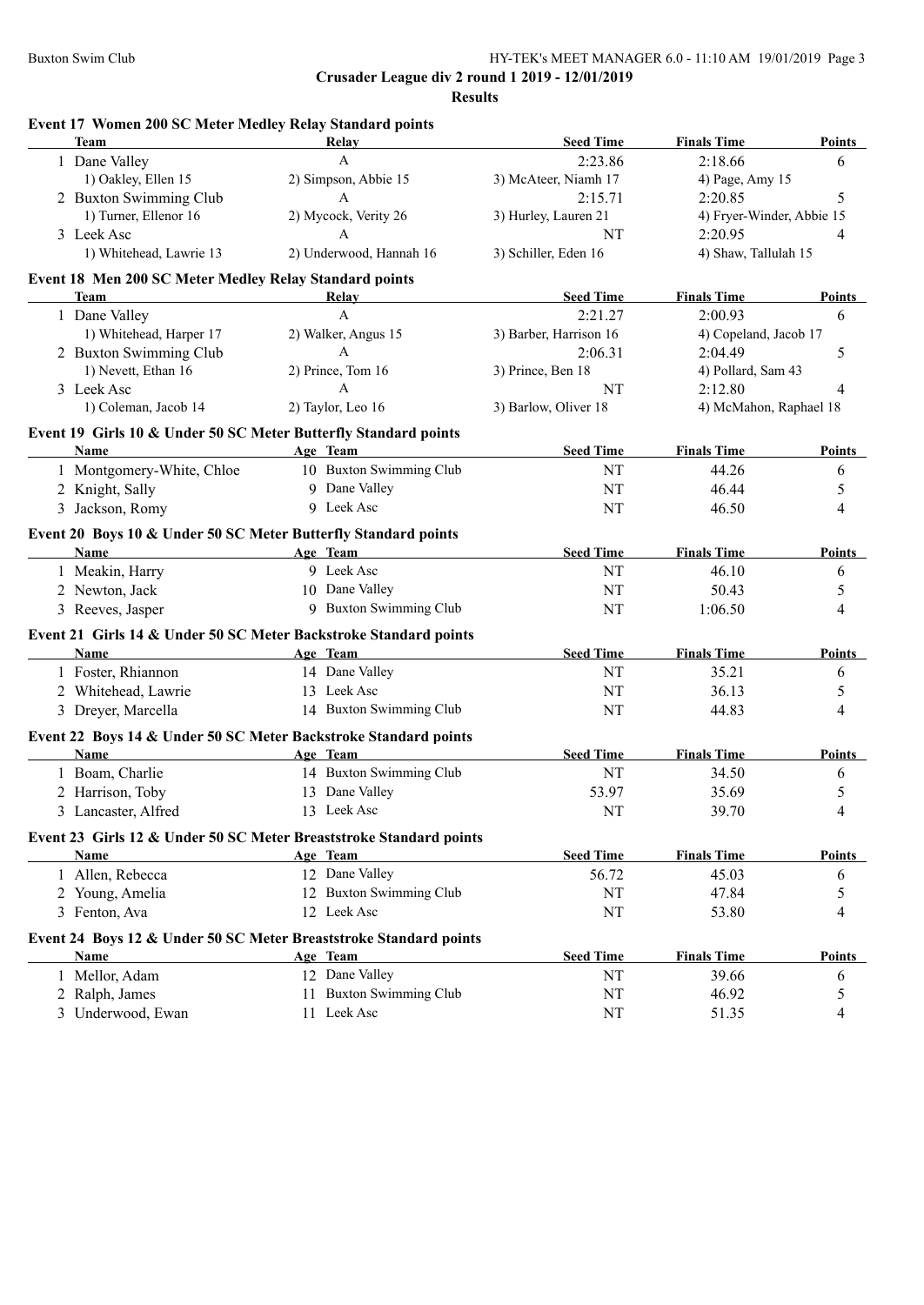|   |                                                                        | Event 25 Women 100 SC Meter Freestyle Standard points |                              |                         |                                               |
|---|------------------------------------------------------------------------|-------------------------------------------------------|------------------------------|-------------------------|-----------------------------------------------|
|   | Name                                                                   | Age Team                                              | <b>Seed Time</b>             | <b>Finals Time</b>      | Points                                        |
|   | 1 Simpson, Abbie                                                       | 15 Dane Valley                                        | 1:18.03                      | 1:05.12                 | 6                                             |
|   | 2 Hurley, Lauren                                                       | 21 Buxton Swimming Club                               | 1:11.10                      | 1:07.65                 | 5                                             |
|   | 3 Underwood, Hannah                                                    | 16 Leek Asc                                           | <b>NT</b>                    | 1:07.93                 | 4                                             |
|   | Event 26 Men 100 SC Meter Freestyle Standard points                    |                                                       |                              |                         |                                               |
|   | Name                                                                   | Age Team                                              | <b>Seed Time</b>             | <b>Finals Time</b>      | <b>Points</b>                                 |
|   | 1 Copeland, Jacob                                                      | 17 Dane Valley                                        | <b>NT</b>                    | 55.44                   | 6                                             |
|   | 2 Barlow, Oliver                                                       | 18 Leek Asc                                           | <b>NT</b>                    | 57.20                   | 5                                             |
|   | 3 Prince, Ben                                                          | 18 Buxton Swimming Club                               | 40.00                        | 1:00.75                 | 4                                             |
|   | Event 27 Girls 10 & Under 200 SC Meter Medley Relay Standard points    |                                                       |                              |                         |                                               |
|   | <b>Team</b>                                                            | Relay                                                 | <b>Seed Time</b>             | <b>Finals Time</b>      | <b>Points</b>                                 |
|   | 1 Buxton Swimming Club                                                 | $\mathbf{A}$                                          | 3:50.72                      | 3:14.20                 | 6                                             |
|   | 1) Montgomery-White, Chloe 10                                          | 2) Harris-Wood, Flo 10                                | 3) Pope, Olivia 10           | 4) Williams, Anwen 9    |                                               |
|   | 2 Dane Valley                                                          | $\mathbf{A}$                                          | NT                           | 3:18.49                 | 5                                             |
|   | 1) Jones, Sophie 10                                                    | 2) Cox, Lauren 9                                      | 3) Knight, Sally 9           | 4) Moore, Holly 10      |                                               |
|   | Event 28 Boys 10 & Under 200 SC Meter Medley Relay Standard points     |                                                       |                              |                         |                                               |
|   | <b>Team</b>                                                            | Relay                                                 | <b>Seed Time</b>             | <b>Finals Time</b>      | Points                                        |
|   | 1 Dane Valley                                                          | A                                                     | NT                           | 3:24.97                 | 6                                             |
|   | 1) Jukes, Thomas 10                                                    | 2) Renshaw, Oliver 10                                 | 3) Newton, Jack 10           | 4) Graham, Jasper 9     |                                               |
|   | 2 Buxton Swimming Club                                                 | A                                                     | NT                           | 4:19.54                 | 5                                             |
|   | 1) Fitzgerald, Evan 9                                                  | 2) Pearson, Charlie 10                                | 3) Reeves, Jasper 9          | 4) Thomas, Jude 9       |                                               |
|   | Event 29 Girls 14 & Under 200 SC Meter Freestyle Relay Standard points |                                                       |                              |                         |                                               |
|   | Team                                                                   | Relay                                                 | <b>Seed Time</b>             | <b>Finals Time</b>      | Points                                        |
|   | 1 Dane Valley                                                          | $\mathbf{A}$                                          | NT                           | 2:08.02                 | 6                                             |
|   | 1) Foster, Rhiannon 14                                                 | 2) Whitehurst, Nina 14                                | 3) Moore, Neve 14            | 4) Hilditch, Olivia 14  |                                               |
|   |                                                                        |                                                       |                              |                         |                                               |
|   | 2 Buxton Swimming Club                                                 | $\mathbf{A}$                                          | 2:13.31                      | 2:24.16                 | 5                                             |
|   | 1) Stokes, Mia 12                                                      | 2) Stokes, Isobel 14                                  | 3) Young, Amelia 12          | 4) Dreyer, Marcella 14  |                                               |
|   | 3 Leek Asc                                                             | $\mathbf{A}$                                          | <b>NT</b>                    | 2:28.60                 | 4                                             |
|   | 1) Nixon, Caitlin 12                                                   | 2) Fenton, Ava 12                                     | 3) Hall, Alexandra 11        | 4) Whitehead, Lawrie 13 |                                               |
|   | Event 30 Boys 14 & Under 200 SC Meter Freestyle Relay Standard points  |                                                       |                              |                         |                                               |
|   | <b>Team</b>                                                            | Relay                                                 | <b>Seed Time</b>             | <b>Finals Time</b>      |                                               |
|   | 1 Buxton Swimming Club                                                 | $\mathbf{A}$                                          | 2:28.26                      | 2:00.83                 | 6                                             |
|   | 1) Boam, Charlie 14                                                    | 2) Ecob, Louis 13                                     | 3) Partridge, Seth 13        | 4) Prince, Sam 14       |                                               |
|   | 2 Dane Valley                                                          | $\mathbf{A}$                                          | NT                           | 2:10.77                 | 5                                             |
|   | 1) Goodwin, James 14                                                   | 2) Harrison, Toby 13                                  | 3) Lau, Louis 13             | 4) Farrall, Thomas 13   |                                               |
|   | 3 Leek Asc                                                             | A                                                     | NT                           | 2:12.00                 | 4                                             |
|   | 1) Coleman, Jacob 14                                                   | 2) Lancaster, Alfred 13                               | 3) Sheldon-Andres, Thomas 12 | 4) Hilton, Benedict 13  |                                               |
|   | Event 31 Girls 12 & Under 50 SC Meter Backstroke Standard points       |                                                       |                              |                         |                                               |
|   | Name                                                                   | Age Team                                              | <b>Seed Time</b>             | <b>Finals Time</b>      |                                               |
|   | 1 Hall, Alexandra                                                      | 11 Leek Asc                                           | NT                           | 39.86                   | 6                                             |
|   | 2 Stokes, Mia                                                          | 12 Buxton Swimming Club                               | 50.47                        | 39.94                   | 5                                             |
| 3 | Tideswell, Emily                                                       | 11 Dane Valley                                        | 1:00.62                      | 42.42                   | 4                                             |
|   | Event 32 Boys 12 & Under 50 SC Meter Backstroke Standard points        |                                                       |                              |                         |                                               |
|   | <b>Name</b>                                                            | Age Team                                              | <b>Seed Time</b>             | <b>Finals Time</b>      |                                               |
|   | 1 Ecob, Oliver                                                         | 11 Buxton Swimming Club                               | <b>NT</b>                    | 39.58                   | 6                                             |
|   | 2 Underwood, Ewan                                                      | 11 Leek Asc                                           | NT                           | 40.25                   | Points<br><b>Points</b><br><b>Points</b><br>5 |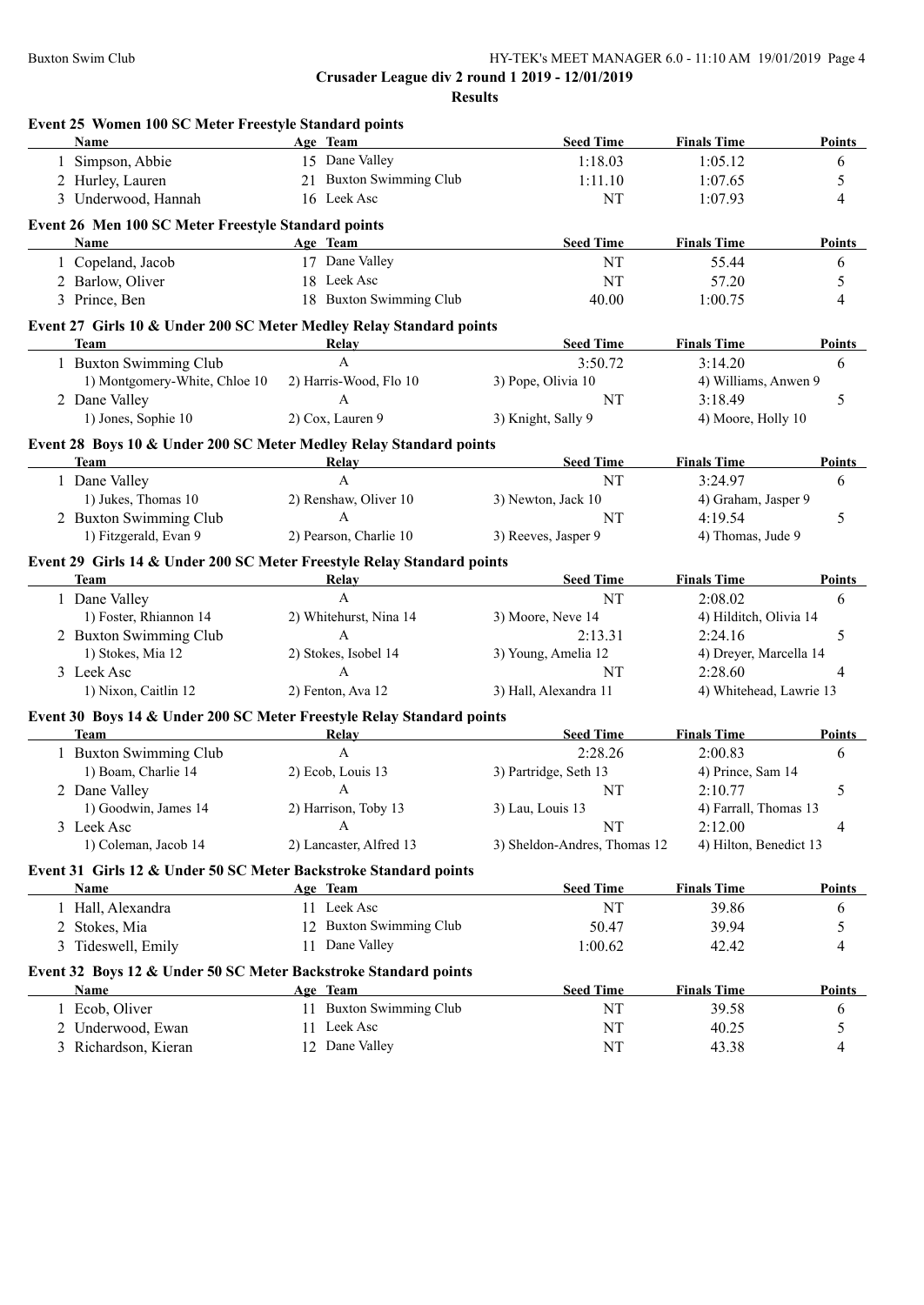| Event 33 Women 100 SC Meter Breaststroke Standard points            |                                                                             |                              |                           |                |
|---------------------------------------------------------------------|-----------------------------------------------------------------------------|------------------------------|---------------------------|----------------|
| <b>Name</b>                                                         | Age Team                                                                    | <b>Seed Time</b>             | <b>Finals Time</b>        | Points         |
| 1 Simpson, Abbie                                                    | 15 Dane Valley                                                              | 1:36.78                      | 1:26.94                   | 6              |
| 2 Turner, Ellenor                                                   | 16 Buxton Swimming Club                                                     | NT                           | 1:28.77                   | 5              |
| 3 Underwood, Hannah                                                 | 16 Leek Asc                                                                 | <b>NT</b>                    | 1:33.68                   | $\overline{4}$ |
| Event 34 Men 100 SC Meter Breaststroke Standard points              |                                                                             |                              |                           |                |
| Name                                                                | Age Team                                                                    | <b>Seed Time</b>             | <b>Finals Time</b>        | Points         |
| 1 Whitehead, Harper                                                 | 17 Dane Valley                                                              | 1:16.41                      | 1:10.55                   | 6              |
| 2 Nevett, Ethan                                                     | 16 Buxton Swimming Club                                                     | NT                           | 1:18.26                   | 5              |
| 3 Taylor, Leo                                                       | 16 Leek Asc                                                                 | NT                           | 1:22.70                   | $\overline{4}$ |
|                                                                     | Event 35 Girls 10 & Under 50 SC Meter Freestyle Standard points             |                              |                           |                |
| Name                                                                | Age Team                                                                    | <b>Seed Time</b>             | <b>Finals Time</b>        | <b>Points</b>  |
| 1 Jackson, Romy                                                     | 9 Leek Asc                                                                  | NT                           | 39.00                     | 6              |
| 2 Knight, Sally                                                     | 9 Dane Valley                                                               | NT                           | 41.28                     | 5              |
| 3 Harris-Wood, Flo                                                  | 10 Buxton Swimming Club                                                     | NT                           | 42.26                     | 4              |
|                                                                     | Event 36 Boys 10 & Under 50 SC Meter Freestyle Standard points              |                              |                           |                |
| Name                                                                | <b>Example 2</b> Age Team                                                   | <b>Seed Time</b>             | <b>Finals Time</b>        | Points         |
| 1 Graham, Jasper                                                    | 9 Dane Valley                                                               | NT                           | 38.59                     | 6              |
| 2 Meakin, Harry                                                     | 9 Leek Asc                                                                  | NT                           | 39.11                     | 5              |
| 3 Pearson, Charlie                                                  | 10 Buxton Swimming Club                                                     | NT                           | 45.78                     | $\overline{4}$ |
|                                                                     |                                                                             |                              |                           |                |
| <b>Name</b><br><u> 1980 - Johann Barbara, martxa alemaniar a</u>    | Event 37 Girls 14 & Under 50 SC Meter Butterfly Standard points<br>Age Team | <b>Seed Time</b>             | <b>Finals Time</b>        | Points         |
| 1 Whitehurst, Nina                                                  | 14 Dane Valley                                                              | 43.62                        | 35.53                     | 6              |
| 2 Dreyer, Marcella                                                  | 14 Buxton Swimming Club                                                     | NT                           | 42.26                     | 5              |
| 3 Hall, Alexandra                                                   | 11 Leek Asc                                                                 | <b>NT</b>                    | 46.76                     | 4              |
|                                                                     |                                                                             |                              |                           |                |
|                                                                     | Event 38 Boys 14 & Under 50 SC Meter Butterfly Standard points              |                              |                           |                |
| Name                                                                | Age Team<br>14 Buxton Swimming Club                                         | <b>Seed Time</b>             | <b>Finals Time</b>        | Points         |
| 1 Boam, Charlie                                                     |                                                                             | 47.62                        | 32.56                     | 6              |
| 2 Coleman, Jacob                                                    | 14 Leek Asc                                                                 | NT                           | 34.99                     | 5              |
| 3 Goodwin, James                                                    | 14 Dane Valley                                                              | 43.57                        | 35.16                     | 4              |
|                                                                     | Event 39 Girls 12 & Under 200 SC Meter Medley Relay Standard points         |                              |                           |                |
| <b>Team</b>                                                         | Relay                                                                       | <b>Seed Time</b>             | <b>Finals Time</b>        | Points         |
| 1 Buxton Swimming Club                                              | $\mathbf A$                                                                 | 3:00.22                      | 2:47.36                   | 6              |
| 1) Stokes, Mia 12                                                   | 2) Bray, Lily 12                                                            | 3) Young, Amelia 12          | 4) Harris-Wood, Martha 12 |                |
| 2 Dane Valley                                                       | A                                                                           | NT                           | 2:56.15                   | 5              |
| 1) Tideswell, Emily 11                                              | 2) Allen, Rebecca 12                                                        | 3) Walker, Maisie 11         | 4) Stanway, Neave 11      |                |
| 3 Leek Asc                                                          | A                                                                           | NT                           | 3:00.60                   | 4              |
| 1) Knott, Phoebe 11                                                 | 2) Nixon, Caitlin 12                                                        | 3) Fenton, Ava 12            | 4) Hall, Alexandra 11     |                |
|                                                                     | Event 40 Boys 12 & Under 200 SC Meter Medley Relay Standard points          |                              |                           |                |
| Team                                                                | Relay                                                                       | <b>Seed Time</b>             | <b>Finals Time</b>        | <b>Points</b>  |
| 1 Dane Valley                                                       | A                                                                           | NT                           | 2:52.37                   | 6              |
| 1) Dean, Lennox 11                                                  | 2) Mellor, Adam 12                                                          | 3) Richardson, Kieran 12     | 4) Castle, James 11       |                |
| --- Leek Asc                                                        | $\boldsymbol{A}$                                                            | NT                           | DQ                        |                |
| 10.1 Stroke Infraction swimmer #2                                   |                                                                             |                              |                           |                |
| 1) Underwood, Ewan 11                                               | 2) McGinley-Keates, William 11                                              | 3) Sheldon-Andres, Thomas 12 | 4) Meakin, Harry 9        |                |
| --- Buxton Swimming Club<br>4.4 Start before starting signal - misc | A                                                                           | 3:26.41                      | DQ                        |                |
| 1) Ecob, Oliver 11                                                  | 2) Thomson, Hamish 11                                                       | 3) Foreman, Matthew 12       | 4) Ralph, James 11        |                |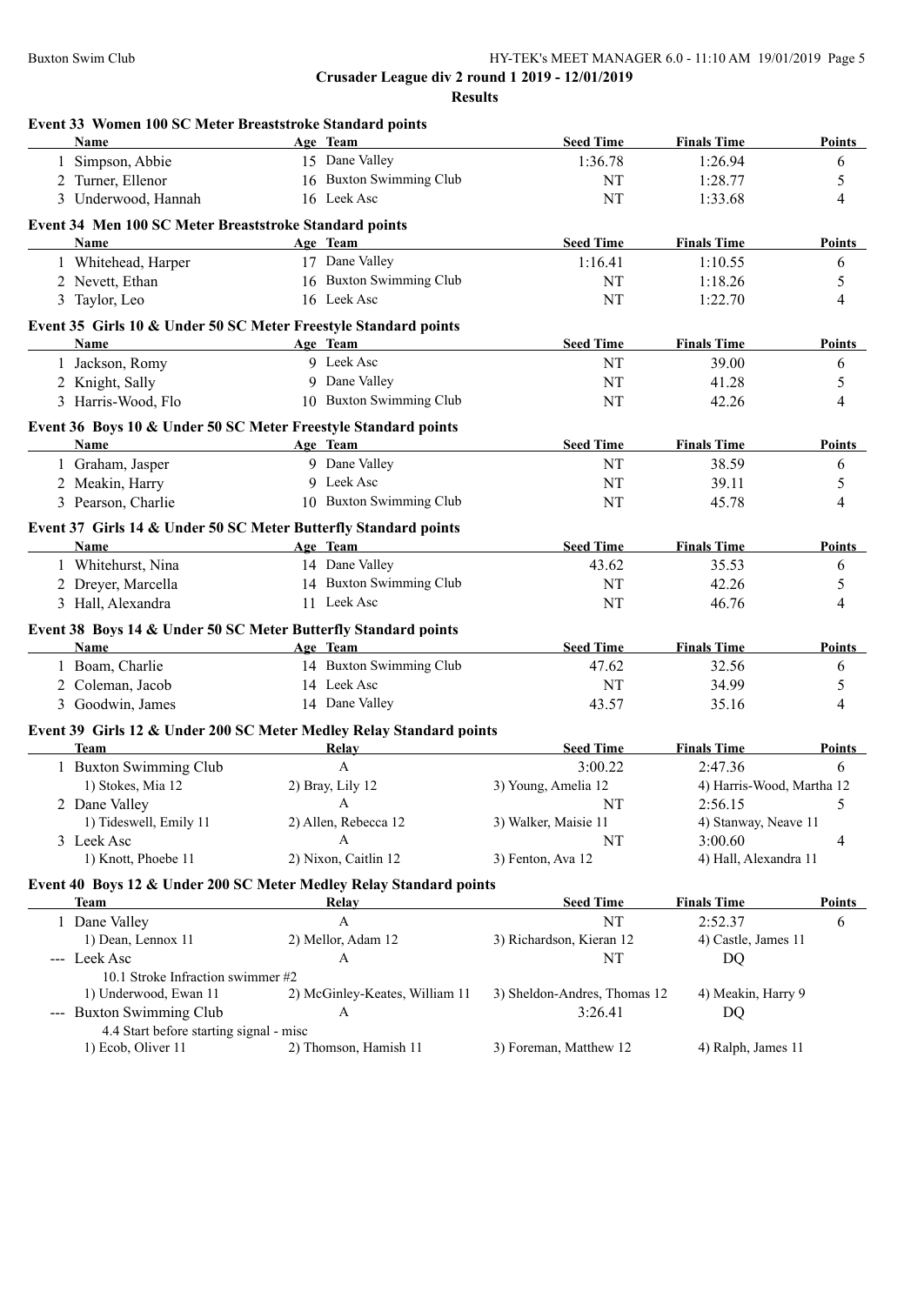| Event 41 Women 200 SC Meter Freestyle Relay Standard points<br><b>Team</b> | Relay                                                                          | <b>Seed Time</b>        | <b>Finals Time</b>          | Points        |
|----------------------------------------------------------------------------|--------------------------------------------------------------------------------|-------------------------|-----------------------------|---------------|
| 1 Dane Valley                                                              | $\mathbf{A}$                                                                   | 2:09.70                 | 2:02.58                     | 6             |
| 1) McAteer, Niamh 17                                                       | 2) Hilditch, Olivia 14                                                         | 3) Page, Amy 15         | 4) Simpson, Abbie 15        |               |
| 2 Buxton Swimming Club                                                     | $\mathbf{A}$                                                                   | 2:05.35                 | 2:06.00                     | 5             |
| 1) Turner, Ellenor 16                                                      | 2) Mycock, Verity 26                                                           | 3) Hurley, Lauren 21    | 4) Fryer-Winder, Abbie 15   |               |
| 3 Leek Asc                                                                 | $\mathbf{A}$                                                                   | NT                      | 2:06.40                     | 4             |
| 1) Underwood, Hannah 16                                                    | 2) Whitehead, Lawrie 13                                                        | 3) Schiller, Eden 16    | 4) Shaw, Tallulah 15        |               |
| Event 42 Men 200 SC Meter Freestyle Relay Standard points                  |                                                                                |                         |                             |               |
| Team                                                                       | Relay                                                                          | <b>Seed Time</b>        | <b>Finals Time</b>          | Points        |
| 1 Dane Valley                                                              | A                                                                              | 2:07.48                 | 1:48.46                     | 6             |
| 1) Barber, Harrison 16                                                     | 2) Sheard, Spencer 15                                                          | 3) Whitehead, Harper 17 | 4) Copeland, Jacob 17       |               |
| 2 Buxton Swimming Club                                                     | $\mathbf{A}$                                                                   | 1:48.93                 | 1:52.27                     | 5             |
| 1) Nevett, Ethan 16                                                        | 2) Prince, Tom 16                                                              | 3) Prince, Ben 18       | 4) Pollard, Sam 43          |               |
| 3 Leek Asc                                                                 | $\mathsf{A}$                                                                   | NT                      | 1:53.30                     | 4             |
| 1) Barlow, Oliver 18                                                       | 2) Coleman, Jacob 14                                                           | 3) Taylor, Leo 16       | 4) McMahon, Raphael 18      |               |
|                                                                            | Event 43 Girls 10 & Under 50 SC Meter Backstroke Standard points               |                         |                             |               |
| Name                                                                       | Age Team                                                                       | <b>Seed Time</b>        | <b>Finals Time</b>          | <b>Points</b> |
| 1 Beff, Lilly                                                              | 9 Leek Asc                                                                     | NT                      | 46.40                       | 6             |
| 2 Harris-Wood, Flo                                                         | 10 Buxton Swimming Club                                                        | NT                      | 48.30                       | 5             |
| 3 Jones, Sophie                                                            | 10 Dane Valley                                                                 | NT                      | 50.31                       | 4             |
|                                                                            |                                                                                |                         |                             |               |
| Name                                                                       | Event 44 Boys 10 & Under 50 SC Meter Backstroke Standard points<br>Age Team    | <b>Seed Time</b>        | <b>Finals Time</b>          | Points        |
| 1 Newton, Jack                                                             | 10 Dane Valley                                                                 | <b>NT</b>               | 48.40                       | 6             |
| 2 Sheldon-Andres, Oliver                                                   | 10 Leek Asc                                                                    | <b>NT</b>               | 49.60                       | 5             |
| 3 Pearson, Charlie                                                         | 10 Buxton Swimming Club                                                        | <b>NT</b>               | 50.66                       | 4             |
|                                                                            |                                                                                |                         |                             |               |
| Name                                                                       | Event 45 Girls 14 & Under 50 SC Meter Breaststroke Standard points<br>Age Team | <b>Seed Time</b>        | <b>Finals Time</b>          | <b>Points</b> |
| 1 Moore, Neve                                                              | 14 Dane Valley                                                                 | NT                      | 42.04                       | 6             |
| 2 Stokes, Isobel                                                           | 14 Buxton Swimming Club                                                        | 44.60                   | 42.55                       | 5             |
| 3 Nixon, Caitlin                                                           | 12 Leek Asc                                                                    | NT                      | 51.20                       | 4             |
|                                                                            |                                                                                |                         |                             |               |
| Name                                                                       | Event 46 Boys 14 & Under 50 SC Meter Breaststroke Standard points              | <b>Seed Time</b>        |                             |               |
|                                                                            | Age Team<br>13 Dane Valley                                                     | 1:10.44                 | <b>Finals Time</b><br>42.18 | <b>Points</b> |
| 1 Harrison, Toby                                                           | 13 Leek Asc                                                                    |                         |                             | 6             |
| 2 Lancaster, Alfred                                                        |                                                                                | NT                      | 46.44                       | 5             |
| -- Prince, Sam<br>4.4 Start before starting signal                         | 14 Buxton Swimming Club                                                        | 59.00                   | DQ                          |               |
|                                                                            | Event 47 Girls 12 & Under 50 SC Meter Freestyle Standard points                |                         |                             |               |
| Name                                                                       | Age Team                                                                       | <b>Seed Time</b>        | <b>Finals Time</b>          | Points        |
| 1 Hall, Alexandra                                                          | 11 Leek Asc                                                                    | NT                      | 34.59                       | 6             |
| 2 Stokes, Mia                                                              | 12 Buxton Swimming Club                                                        | NT                      | 35.46                       | 5             |
| 3 Allen, Rebecca                                                           | 12 Dane Valley                                                                 | 46.84                   | 37.05                       | 4             |
|                                                                            | Event 48 Boys 12 & Under 50 SC Meter Freestyle Standard points                 |                         |                             |               |
| <b>Name</b>                                                                | Age Team                                                                       | <b>Seed Time</b>        | <b>Finals Time</b>          | <b>Points</b> |
| 1 Mellor, Adam                                                             | 12 Dane Valley                                                                 | NT                      | 31.12                       | 6             |
|                                                                            |                                                                                |                         |                             |               |
| 2 Sheldon-Andres, Thomas                                                   | 12 Leek Asc                                                                    | NT                      | 32.22                       | 5             |